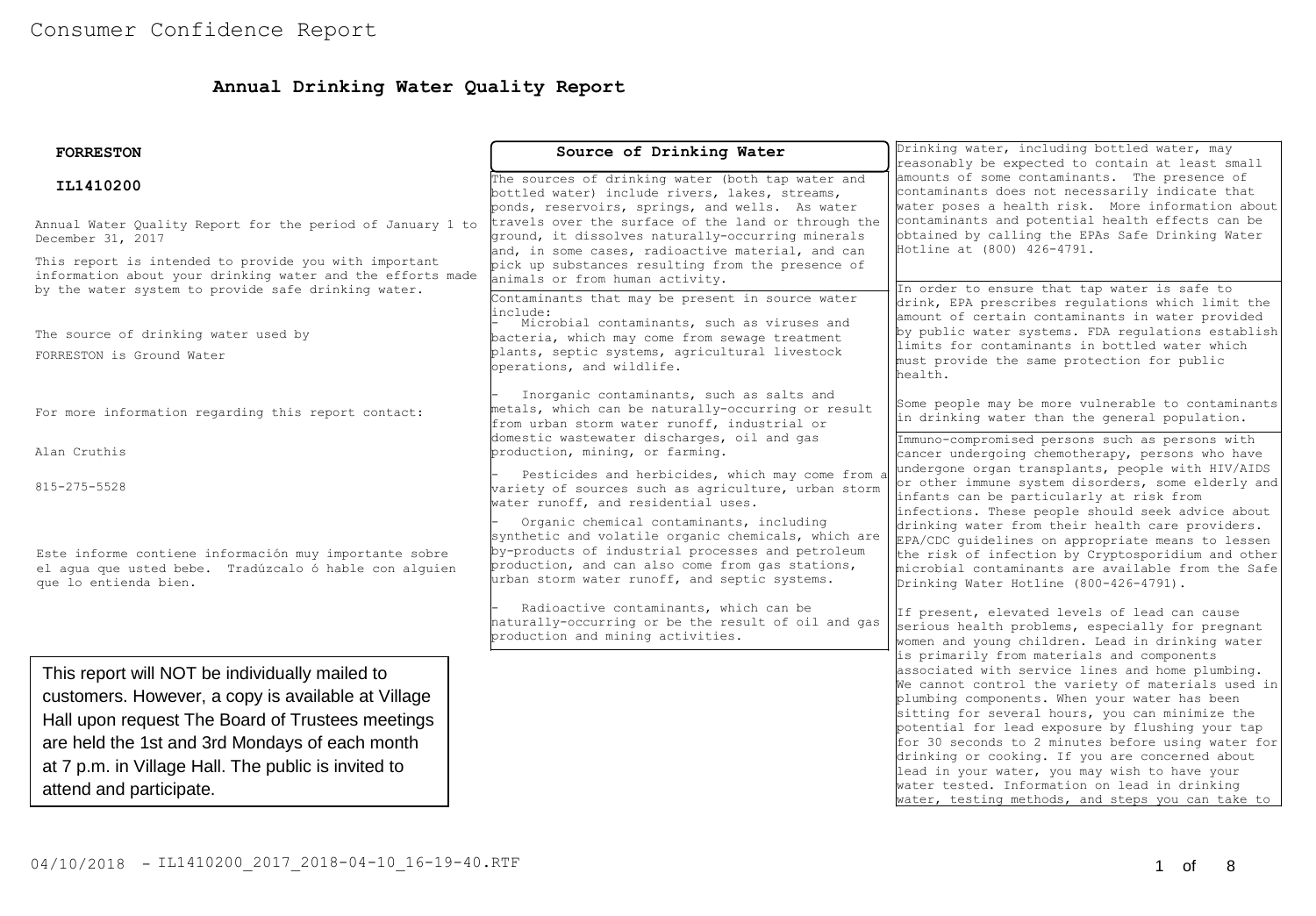minimize exposure is available from the Safe Drinking Water Hotline or at http://www.epa.gov/safewater/lead.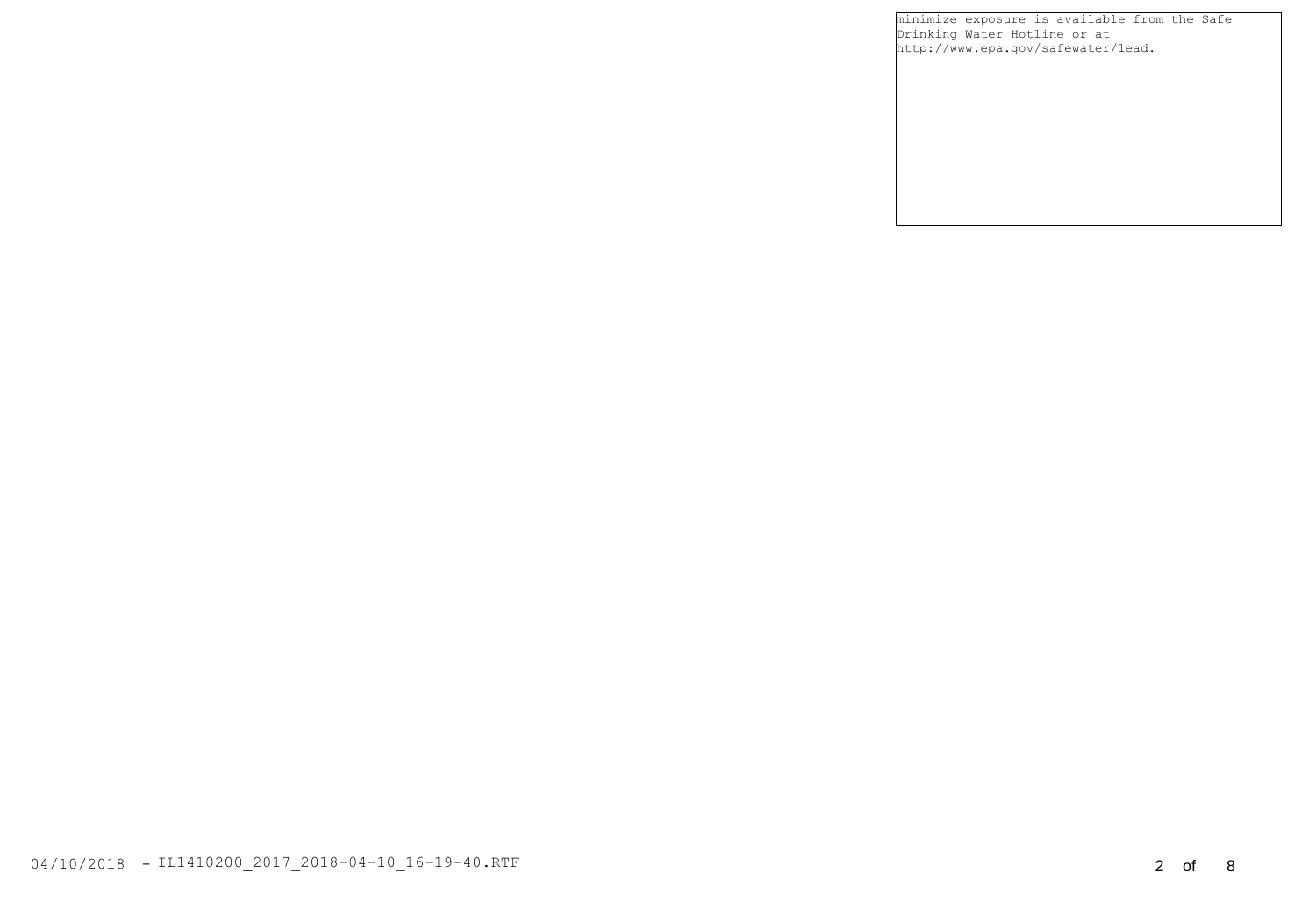#### **Source Water Information**

| Source Water Name |                |                    | Type of Water | Report Status Location |                    |  |
|-------------------|----------------|--------------------|---------------|------------------------|--------------------|--|
|                   | WELL 2 (11785) | 350 GPM LINE SHAFT | GW            | Active                 | 603 S $3^{rd}$ Ave |  |
|                   | WELL 3 (00922) |                    | GW            | Active                 | 706 S Garden Ave   |  |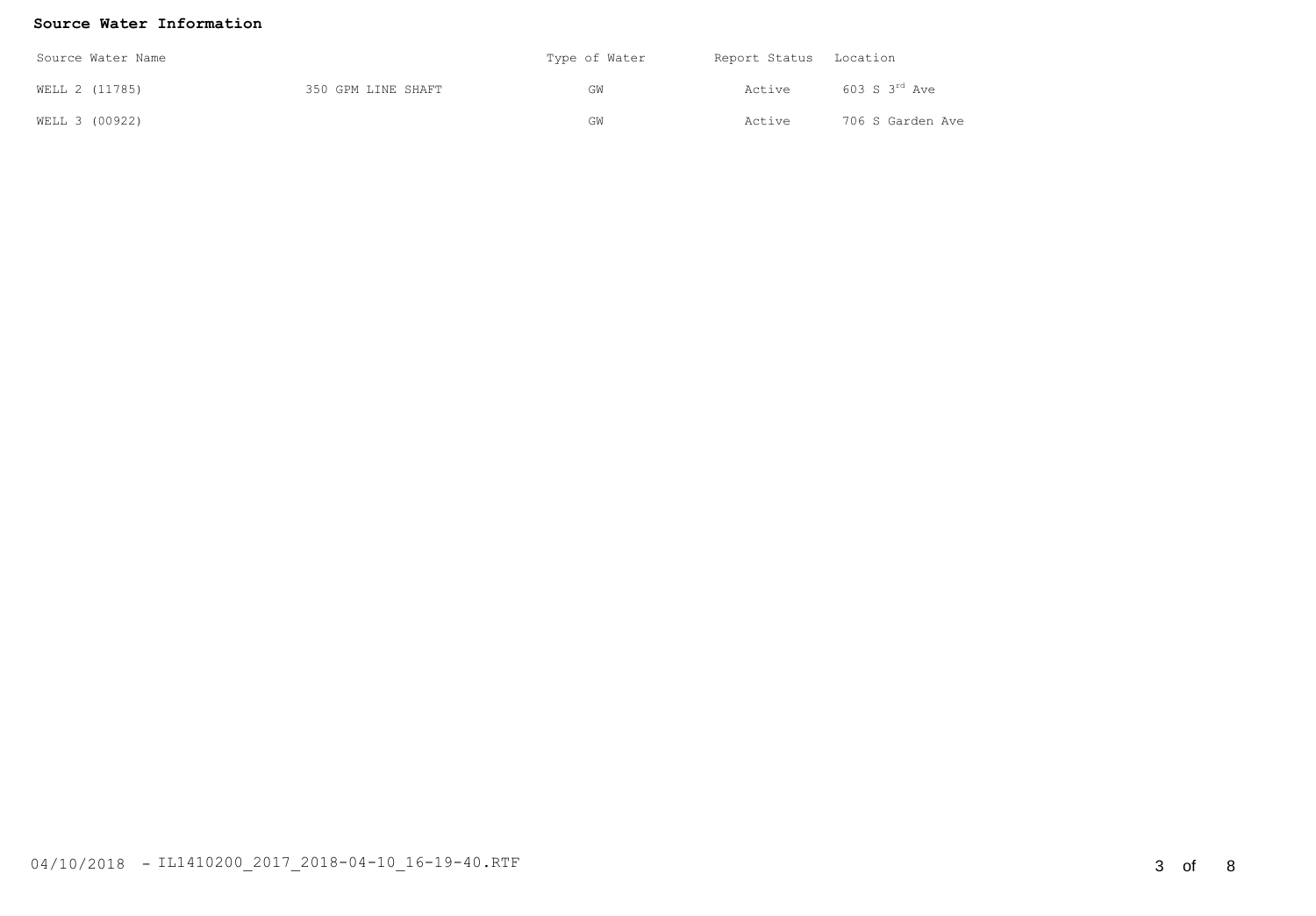#### **Source Water Assessment**

We want our valued customers to be informed about their water quality. If you would like to learn more, please feel welcome to attend any of our regularly scheduled meetings. The source water assessment for our supply has been completed by the Illinois EPA. If you would like a copy of this information, please stop by City Hall or call our water operator at 815-275-5528. To view a summary version of the completed Source Water Assessments, including: Importance of Source Water; Susceptibility to Contamination Determination; and documentation/recommendation of Source Water Protection Efforts, you may access the Illinois EPA website at http://www.epa.state.il.us/cgi-bin/wp/swap-fact-sheets.pl.

Source of Water: FORRESTONBased on information obtained in a Well Site Survey published in 1990 by the Illinois EPA, one potential source is located within 1,000 feet of one of the wells.The Illinois EPA has determined that the Forreston Community Water Supply's source water is not suspectibile to contamination. This determination is based on a number of criteria including; monitoring conducted at the wells; monitoring conducted at the entry point to the distribution system; and available hydrogeologic data on the wells.Furthermore, in anticipation of the U.S. EPA's proposed Ground Water Rule, the Illinois EPA has determined that the Forreston Community Water Supply is not vulnerable to viral contamination. This determination is based upon the evaluation of the following criteria during the Vulnerability Waiver Process: the community's wells are properly constructed with sound integrity and proper siting conditions; a hydraulic barrier exists which should prevent pathogen movement; all potential routes and sanitary defects have been mitigated such that the source water is adequately protected; monitoring data did not indicate a history of disease outbreak; and the sanitary survey of the water supply did not indicate a viral contamination threat. Because the community's wells are constructed in a confined aquifer, which should prevent the movement of pathogens into the wells, well hydraulics were not considered to be a significant factor in the susceptibility determination. Hence, well hydraulics were not evaluated for this system ground water supply.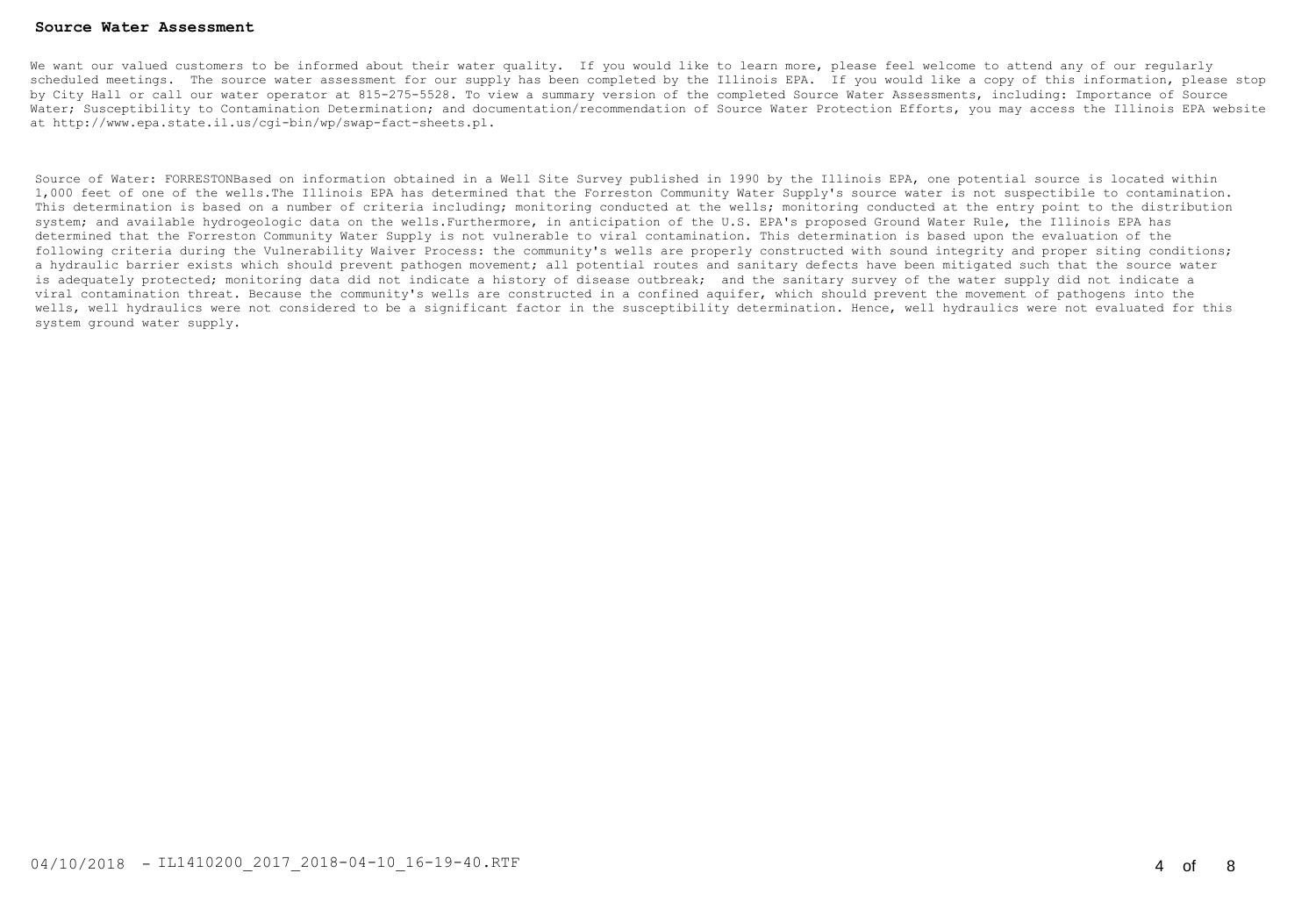#### **Lead and Copper**

Definitions:

Action Level Goal (ALG): The level of a contaminant in drinking water below which there is no known or expected risk to health. ALGs allow for a margin of safety.

Action Level: The concentration of a contaminant which, if exceeded, triggers treatment or other requirements which a water system must follow.

| Lead and Copper | Date Sampled | MCLG | Action Level<br>(AL) | 90th<br>Percentile | # Sites Over<br>AL | Units | Violation | Likely Source of Contamination                                                                                |
|-----------------|--------------|------|----------------------|--------------------|--------------------|-------|-----------|---------------------------------------------------------------------------------------------------------------|
| Copper          | 06/30/2016   | 1.3  | 1.3                  | 0.11               |                    | ppm   |           | Erosion of natural deposits; Leaching from<br>wood preservatives; Corrosion of household<br>plumbing systems. |
| Lead            | 06/30/2016   |      |                      | 9.5                |                    | ppb   |           | Corrosion of household plumbing systems;<br>Erosion of natural deposits.                                      |

#### **Water Quality Test Results**

| Definitions:                                          | The following tables contain scientific terms and measures, some of which may require explanation.                                                                                                                                                                         |
|-------------------------------------------------------|----------------------------------------------------------------------------------------------------------------------------------------------------------------------------------------------------------------------------------------------------------------------------|
| Avg:                                                  | Requlatory compliance with some MCLs are based on running annual average of monthly samples.                                                                                                                                                                               |
| Level 1 Assessment:                                   | A Level 1 assessment is a study of the water system to identify potential problems and determine (if possible) why<br>total coliform bacteria have been found in our water system.                                                                                         |
| Level 2 Assessment:                                   | A Level 2 assessment is a very detailed study of the water system to identify potential problems and determine (if<br>possible) why an E. coli MCL violation has occurred and/or why total coliform bacteria have been found in our water<br>system on multiple occasions. |
| Maximum Contaminant Level or MCL:                     | The highest level of a contaminant that is allowed in drinking water. MCLs are set as close to the MCLGs as feasible<br>using the best available treatment technology.                                                                                                     |
|                                                       | Maximum Contaminant Level Goal or MCLG: The level of a contaminant in drinking water below which there is no known or expected risk to health. MCLGs allow<br>for a margin of safety.                                                                                      |
| MRDL:                                                 | Maximum residual disinfectant level or The highest level of a disinfectant allowed in drinking water. There is convincing evidence that addition of a<br>disinfectant is necessary for control of microbial contaminants.                                                  |
| Maximum residual disinfectant level<br>goal or MRDLG: | The level of a drinking water disinfectant below which there is no known or expected risk to health. MRDLGs do not<br>reflect the benefits of the use of disinfectants to control microbial contaminants.                                                                  |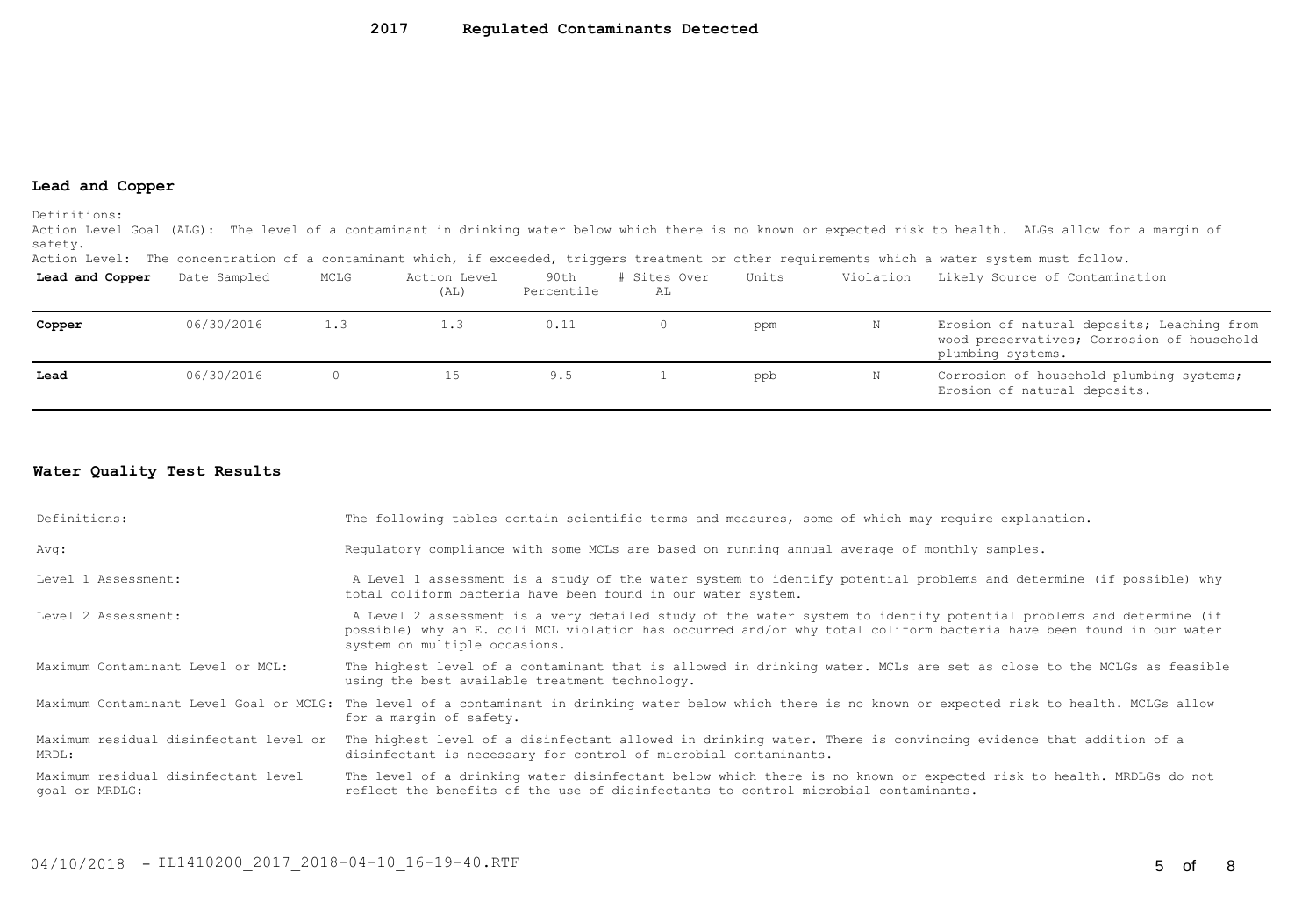### **Water Quality Test Results**

| na:                        | not applicable.                                                                         |
|----------------------------|-----------------------------------------------------------------------------------------|
| mrem:                      | millirems per year (a measure of radiation absorbed by the body)                        |
| ppb:                       | micrograms per liter or parts per billion - or one ounce in 7,350,000 gallons of water. |
| ppm:                       | milligrams per liter or parts per million - or one ounce in 7,350 gallons of water.     |
| Treatment Technique or TT: | A required process intended to reduce the level of a contaminant in drinking water.     |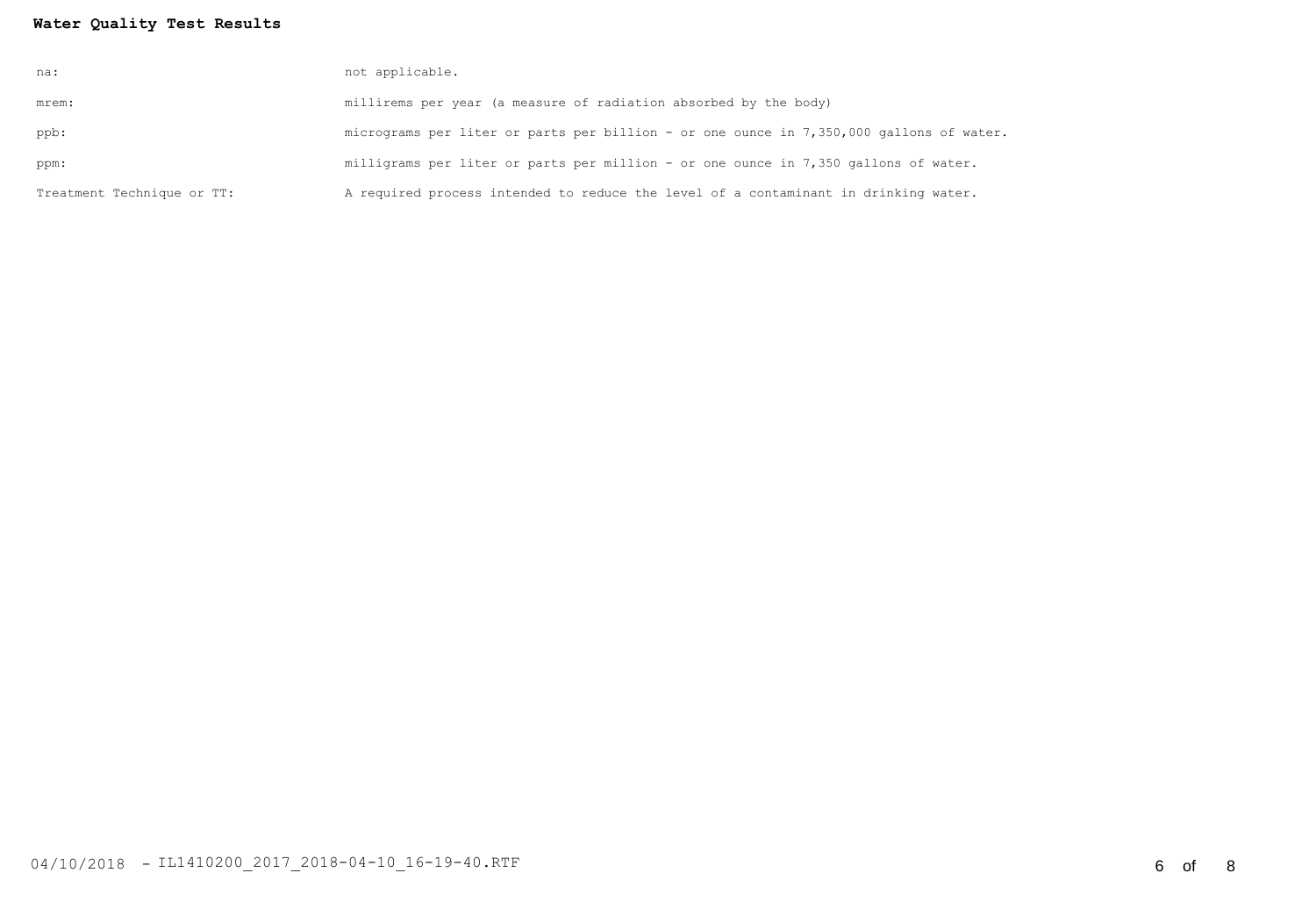| Disinfectants and<br>Disinfection By-<br>Products | Collection<br>Date | Detected       | Highest Level Range of Levels<br>Detected | MCLG                     | MCL            | Units |             | Violation Likely Source of Contamination                                                                                   |
|---------------------------------------------------|--------------------|----------------|-------------------------------------------|--------------------------|----------------|-------|-------------|----------------------------------------------------------------------------------------------------------------------------|
| Chlorine                                          | 12/31/2017         | 0.6            | $0.4 - 0.7$                               | $MRDLG = 4$              | $MRDL = 4$     | ppm   | $\mathbb N$ | Water additive used to control microbes.                                                                                   |
| Total Trihalomethanes<br>(TTHM)                   | 2017               | 3              | $3.06 - 3.06$                             | No goal for<br>the total | 80             | ppb   | $\mathbf N$ | By-product of drinking water disinfection.                                                                                 |
| Inorganic<br>Contaminants                         | Collection<br>Date | Detected       | Highest Level Range of Levels<br>Detected | MCLG                     | MCL            | Units |             | Violation Likely Source of Contamination                                                                                   |
| Arsenic                                           | 2017               | $\overline{2}$ | $1.6 - 2$                                 | $\circ$                  | 10             | ppb   | $\mathbb N$ | Erosion of natural deposits; Runoff from<br>orchards; Runoff from glass and electronics<br>production wastes.              |
| Barium                                            | 2017               | 0.13           | $0.088 - 0.13$                            | $\overline{2}$           | $\overline{c}$ | ppm   | N           | Discharge of drilling wastes; Discharge from<br>metal refineries; Erosion of natural deposits.                             |
| Iron                                              | 2017               | 0.13           | $0.02 - 0.13$                             |                          | 1.0            | ppm   | N           | This contaminant is not currently regulated by<br>the USEPA. However, the state regulates.<br>Erosion of natural deposits. |
| Manganese                                         | 2017               | 14             | $1.5 - 14$                                | 150                      | 150            | ppb   | N           | This contaminant is not currently regulated by<br>the USEPA. However, the state regulates.<br>Erosion of natural deposits. |
| Sodium                                            | 2017               | 3.1            | $2.9 - 3.1$                               |                          |                | ppm   | $\mathbb N$ | Erosion from naturally occuring deposits.<br>Used in water softener regeneration.                                          |
| Radioactive<br>Contaminants                       | Collection<br>Date | Detected       | Highest Level Range of Levels<br>Detected | MCLG                     | MCL            | Units |             | Violation Likely Source of Contamination                                                                                   |
| Combined Radium<br>226/228                        | 2017               | 1.32           | $1.32 - 1.32$                             | $\circ$                  | 5              | pCi/L | $\mathbb N$ | Erosion of natural deposits.                                                                                               |

# 04/10/2018 - IL1410200\_2017\_2018-04-10\_16-19-40.RTF 7 of 8

**Regulated Contaminants**